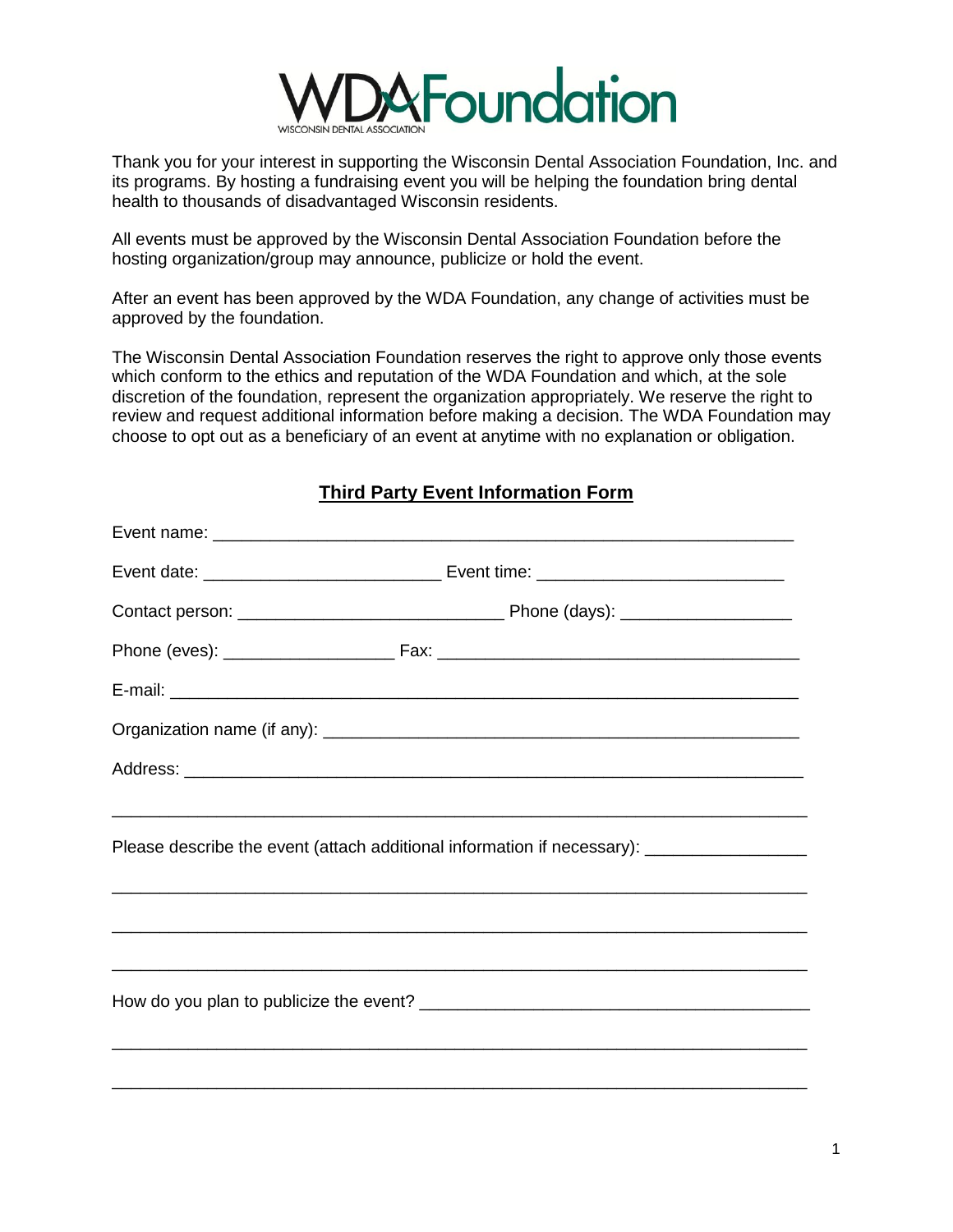(Fax) 414-755-4199 [vbohman@wda.org](mailto:vbohman@wda.org)

If you have questions about Third Party Events, please contact Vicki Bohman at 414-755-4198 or 1-800-364-7646.